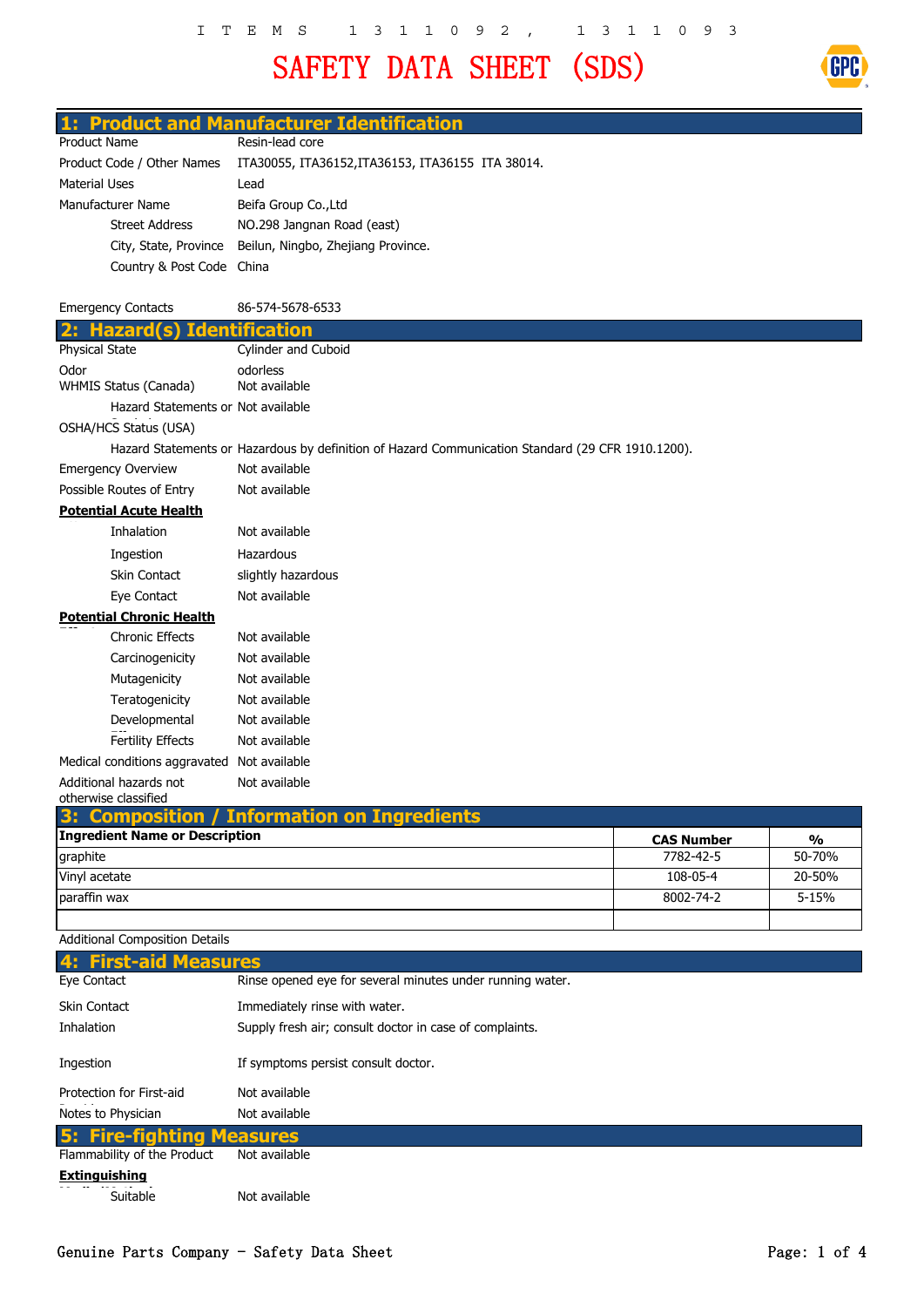



| Not Suitable                       | Not available                                                                                                                                                                                                   |
|------------------------------------|-----------------------------------------------------------------------------------------------------------------------------------------------------------------------------------------------------------------|
| Special Exposure Hazards           | Not available                                                                                                                                                                                                   |
| <b>Products of Combustion</b>      | These products are carbon oxides (CO, CO2).                                                                                                                                                                     |
| Special Protective Equipment       | Not available                                                                                                                                                                                                   |
| Special Remarks on Fire            | Processing or material handling equipment may generate dust of sufficiently small                                                                                                                               |
| Special Remarks on Explosion       | Not available                                                                                                                                                                                                   |
| <b>Accidental Release Measures</b> |                                                                                                                                                                                                                 |
| <b>Personal Precautions</b>        | Wear protective equipment. Keep unprotected persons away.                                                                                                                                                       |
| Protective Equipment               | Wear protective equipment.                                                                                                                                                                                      |
| <b>Environmental Precautions</b>   | Do not allow product to reach sewage system or any water course.<br>Inform respective authorities in case of seepage into water course or sewage systemDo not allow to enter<br>sewers/surface or ground water. |
| <b>Cleaning / Containing</b>       |                                                                                                                                                                                                                 |
| Small Spill                        | Dispose contaminated material as waste according to item 13.<br>Ensure adequate ventilation.                                                                                                                    |
| Large Spill                        |                                                                                                                                                                                                                 |
| <b>Handling and Storage</b>        |                                                                                                                                                                                                                 |
| Safe Handling Precautions          | Ensure good ventilation/exhaustion at the workplace.<br>Open and handle receptacle with care.                                                                                                                   |
| Safe Storage Precautions           | Store away from foodstuffs.<br>Store away from flammable substances<br>Keep container dry. Keep in a cool place                                                                                                 |
|                                    | $\mathbf{r}$ and $\mathbf{r}$<br><b>Sec. 19</b><br>.                                                                                                                                                            |

| <b>Exposure Controls/Personal Protection</b><br>8:                      |                                  |                                                                                                            |  |  |
|-------------------------------------------------------------------------|----------------------------------|------------------------------------------------------------------------------------------------------------|--|--|
| <b>Ingredient Name/Description</b>                                      |                                  | <b>Exposure Limits</b>                                                                                     |  |  |
| N/A                                                                     |                                  | N/A                                                                                                        |  |  |
| <b>Recommended Monitoring</b>                                           | Not avaliable                    |                                                                                                            |  |  |
| <b>Engineering Measures</b>                                             | Not avaliable                    |                                                                                                            |  |  |
| <b>Hygiene Measures</b>                                                 |                                  | Keep away from foodstuffs, beverages and feed.<br>Immediately remove all soiled and contaminated clothing. |  |  |
| <b>Personal Protection</b>                                              |                                  |                                                                                                            |  |  |
| Respiratory                                                             |                                  | Use respiratory filter device and self-contained respiratory protective device.                            |  |  |
| Hands                                                                   |                                  | Wash hands before breaks and ate the end of work. Protective gloves                                        |  |  |
| Eyes                                                                    |                                  | Goggles recommended during refilling                                                                       |  |  |
| Skin                                                                    | Not avaliable                    |                                                                                                            |  |  |
| Environmental                                                           | Not avaliable                    |                                                                                                            |  |  |
| Physical<br>and                                                         | emical                           | <b>Properties</b>                                                                                          |  |  |
| <b>Physical State</b>                                                   | Cylinder and Cuboid              |                                                                                                            |  |  |
| Flash Point ( <sup>o</sup> C and <sup>o</sup> F)                        | Not available                    |                                                                                                            |  |  |
| Auto-ignition Temperature ( <sup>O</sup> C Product is not self-igniting |                                  |                                                                                                            |  |  |
| <b>Flammable Limits</b>                                                 | Not available                    |                                                                                                            |  |  |
| Color                                                                   | black                            |                                                                                                            |  |  |
| Odor                                                                    | Odorless                         |                                                                                                            |  |  |
| <b>Odor Threshold</b>                                                   | Not available                    |                                                                                                            |  |  |
| pH                                                                      | Not available                    |                                                                                                            |  |  |
| Boiling/Condensing Point ( <sup>o</sup> C                               | Not determinted                  |                                                                                                            |  |  |
| Melting/Freezing Point ( <sup>o</sup> C and Not determinted             |                                  |                                                                                                            |  |  |
| <b>Relative Density</b>                                                 | Not determinted                  |                                                                                                            |  |  |
| Vapor Pressure                                                          | Not available                    |                                                                                                            |  |  |
| Vapor Density                                                           | Not determined                   |                                                                                                            |  |  |
| Volatility                                                              | Not available                    |                                                                                                            |  |  |
| <b>Evaporation Rate</b>                                                 | Not determined                   |                                                                                                            |  |  |
| <b>Viscosity</b>                                                        | Not available                    |                                                                                                            |  |  |
| Pour Point ( <sup>o</sup> C and <sup>o</sup> F)                         | Not available                    |                                                                                                            |  |  |
| Solubility                                                              | Not miscible or difficult to mix |                                                                                                            |  |  |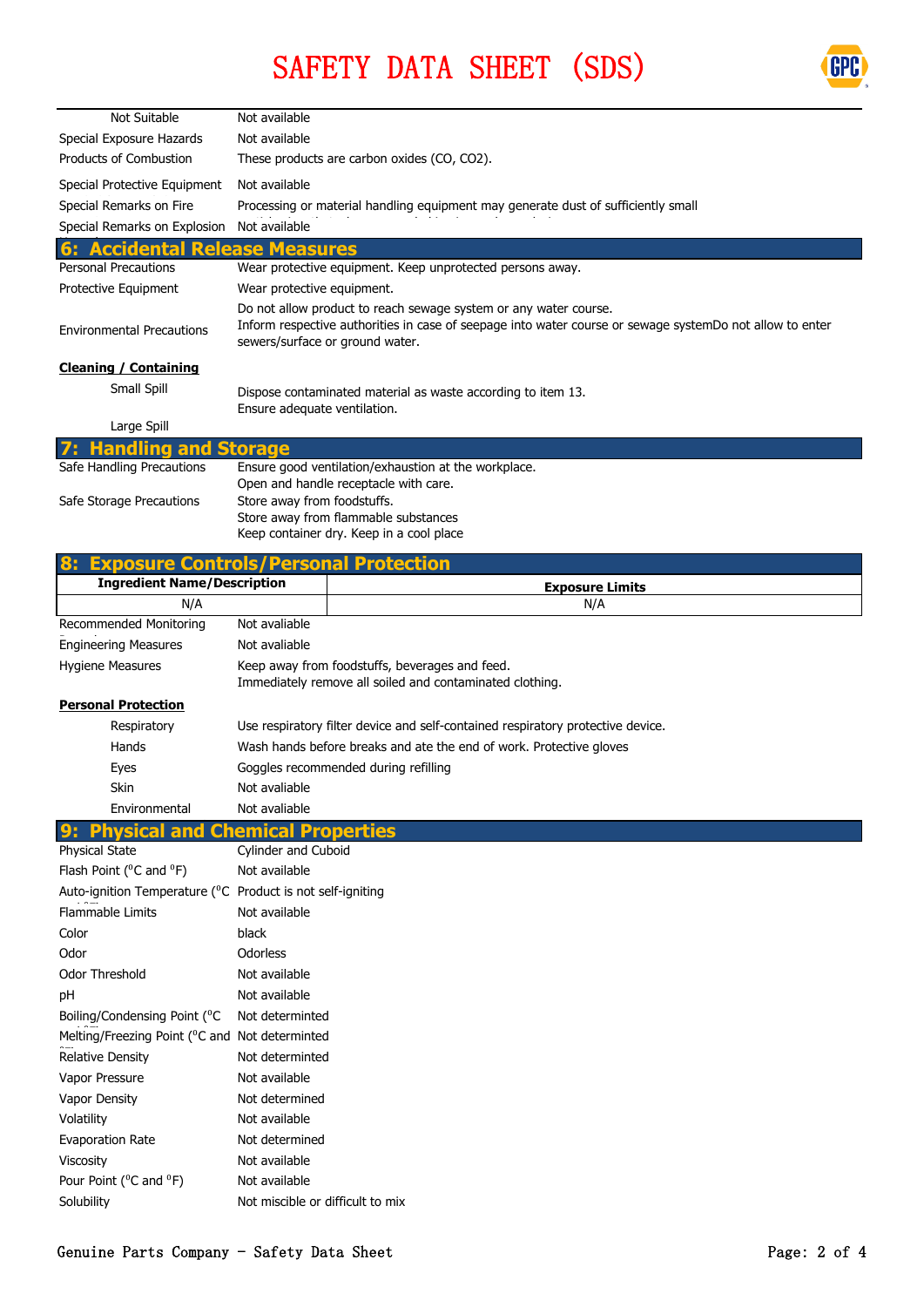# SAFETY DATA SHEET (SDS)



### **10: Stability and Reactivity**

| Chemical Stability                         | Stable under normal temperatures and pressures.                        |
|--------------------------------------------|------------------------------------------------------------------------|
| Hazardous Polymerization                   | will not occur                                                         |
| Materials to Avoid                         | Not available.                                                         |
| Hazardous Decomposition<br><b>Products</b> | produce related gases (e.g. carbon oxides, and<br>various hydrocarbons |

#### **Acute Toxicity 11: Toxicological Information**

| ACULC I UAICILY                |                                    |                |                      |                 |
|--------------------------------|------------------------------------|----------------|----------------------|-----------------|
| <b>Product/Ingredient Name</b> | <b>Result</b>                      | <b>Species</b> | <b>Dose</b>          | <b>Exposure</b> |
| graphite (7782-42-5)           | Irritant                           | human          | Typical TLV 2 mg/m3. | N/A             |
|                                | Acute oral toxicity (LD50):        | Mouse          | $1613$ mg/kg         | N/A             |
| vinyl acetate $(108-05-4)$     | Acute dermal toxicity (LD50)       | Rabbit         | 2335 mg/kg           | N/A             |
|                                | Acute toxicity of the gas (LC50)   | l Rat          | 2828.4 ppm           | 4hours          |
|                                | Acute toxicity of the vapor (LC50) | Mouse          | 1550 ppm             | 4hours          |

### **Chronic Toxicity**

Conclusion/Summary Not dangerous

### **Irritation/Corrosion**

Conclusion/Summary Very hazardous in case of skin contact (irritant), of inhalation (lung irritant).

### **Sensitizer**

Conclusion/Summary Not classifed

### **Carcinogenicity**

Conclusion/Summary Not classifed

### **Classification**

| <b>Product/Ingredient Name</b> | <b>ACGIH</b> | IARC | <b>EPA</b> | <b>NIOSH</b> | <b>NTP</b> | <b>OSHA</b> |
|--------------------------------|--------------|------|------------|--------------|------------|-------------|
| N/A                            | N/t          | N/A  | N/A        | N/A          | $N/\rho$   | N/,         |

### **Mutagenicity**

Conclusion/Summary Not classified

### **Teratogenicity**

Conclusion/Summary Not classified

### **Reproductive Toxicity**

Conclusion/Summary Not classified

**12: Ecological Information**<sup>\*</sup>

### **Environmental Effects**

**Aquatic**

Conclusion/Sum Not available

### **Biodegradability**

Conclusion/Sum Not available

Other Adverse Effects No further relevant information available

### **13: Disposal Considerations\***

Must not be disposed together with housechold garbage. Do not allow product to reach sewage systemDisposal must be made according to official regulations

Additional References/Details Water, if necessary with cleansing agents.

| 14: Transport Information*    |     |                               |                |     |       |                                         |
|-------------------------------|-----|-------------------------------|----------------|-----|-------|-----------------------------------------|
| <b>Regulatory Information</b> |     | UN $#$   Proper Shipping Name | <b>Classes</b> | РG  | Label | <b>Additional</b><br><b>Information</b> |
| <b>TDG Classification</b>     | N/A | N/A                           | N/A            | N/A | N/A   | N/A                                     |
| <b>DOT Classification</b>     | N/A | N/A                           | N/A            | N/A | N/A   | N/A                                     |
| Caracter Documentation        |     |                               |                |     |       |                                         |

Special Precautions

Waste Disposal

|                           | 15: Regulatory Information* |
|---------------------------|-----------------------------|
| <b>United States</b>      |                             |
| <b>HCS Classification</b> | Not applicable              |

### **Canada**